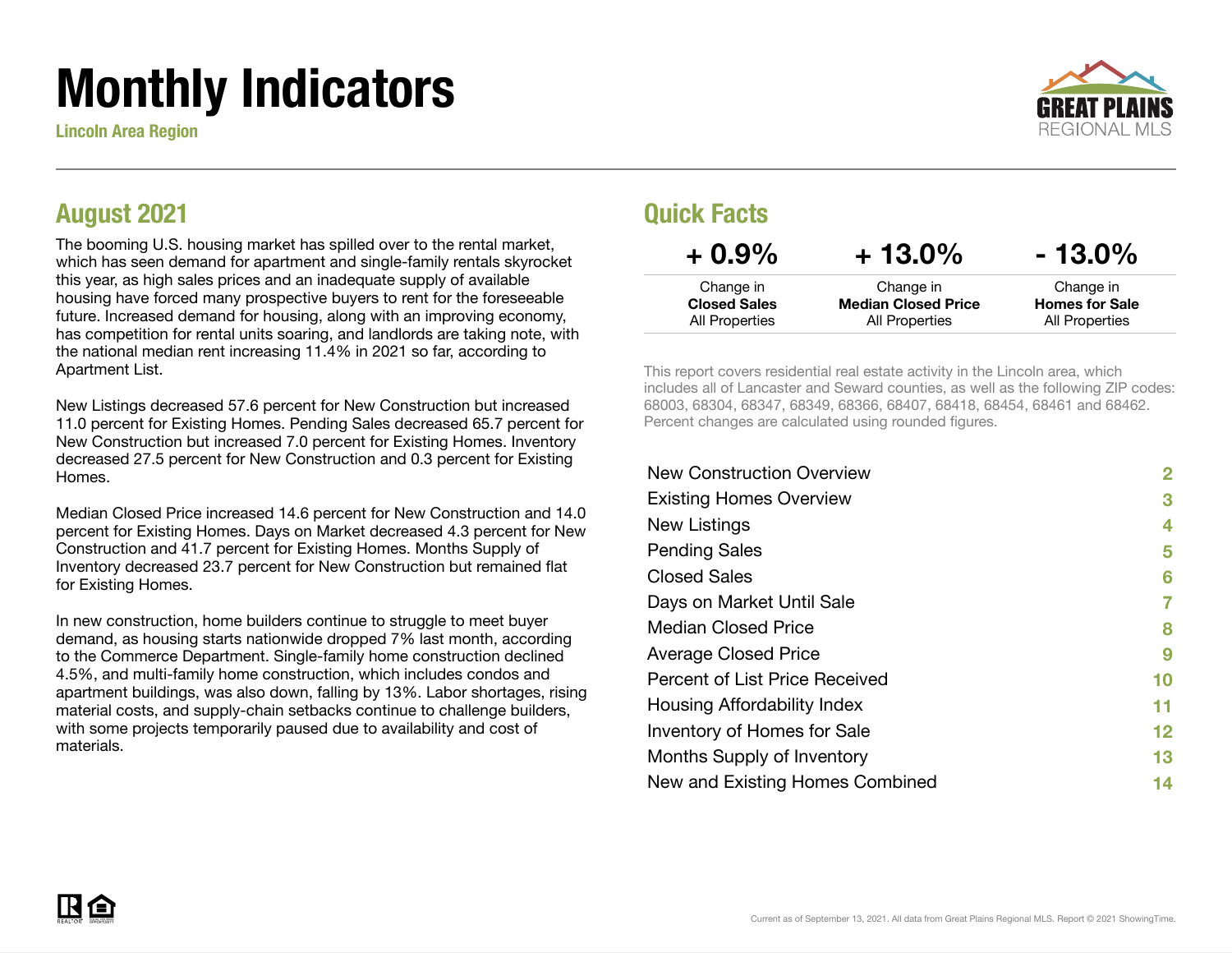### New Construction Overview

Key metrics by report month and for year-to-date (YTD) starting from the first of the year. New Construction properties only.



| <b>Key Metrics</b>                    | <b>Historical Sparkbars</b>                                        | 8-2020    | 8-2021    | % Change | <b>YTD 2020</b> | <b>YTD 2021</b> | % Change |
|---------------------------------------|--------------------------------------------------------------------|-----------|-----------|----------|-----------------|-----------------|----------|
| <b>New Listings</b>                   | 8-2019<br>$2 - 2020$<br>$8 - 2020$<br>$2 - 2021$<br>$8 - 202$      | 139       | 59        | $-57.6%$ | 1,004           | 737             | $-26.6%$ |
| <b>Pending Sales</b>                  | $8 - 2019$<br>$2 - 2020$<br>$8 - 2020$<br>$2 - 2021$<br>$8 - 2021$ | 102       | 35        | $-65.7%$ | 650             | 518             | $-20.3%$ |
| <b>Closed Sales</b>                   | $2 - 2020$<br>$8 - 2019$<br>$8 - 2020$<br>$2 - 2021$<br>$8 - 202$  | $70\,$    | 57        | $-18.6%$ | 523             | 468             | $-10.5%$ |
| Days on Market Until Sale             | $2 - 2021$<br>$8 - 2019$<br>$2 - 2020$<br>$8 - 2020$<br>$8 - 2021$ | 47        | 45        | $-4.3%$  | 62              | 44              | $-29.0%$ |
| <b>Median Closed Price</b>            | $8 - 2019$<br>$2 - 2020$<br>$8 - 2020$<br>$2 - 2021$<br>$8 - 2021$ | \$327,125 | \$375,000 | $+14.6%$ | \$326,700       | \$352,125       | $+7.8%$  |
| <b>Average Closed Price</b>           | $8 - 2019$<br>$2 - 2020$<br>$8 - 2020$<br>$2 - 2021$<br>$8 - 2021$ | \$338,373 | \$393,899 | $+16.4%$ | \$338,249       | \$367,107       | $+8.5%$  |
| <b>Percent of List Price Received</b> | $8 - 2019$<br>$2 - 2020$<br>$8 - 2020$<br>$2 - 2021$<br>$8 - 2021$ | 100.5%    | 102.0%    | $+1.5%$  | 100.5%          | 101.2%          | $+0.7%$  |
| <b>Housing Affordability Index</b>    | $8 - 2019$<br>$2 - 2020$<br>$8 - 2020$<br>$2 - 2021$<br>$8 - 2021$ | 127       | 113       | $-11.0%$ | 128             | 121             | $-5.5%$  |
| <b>Inventory of Homes for Sale</b>    | $8 - 2019$<br>$2 - 2020$<br>$8 - 2020$<br>$2 - 2021$<br>$8 - 2021$ | 262       | 190       | $-27.5%$ |                 |                 |          |
| <b>Months Supply of Inventory</b>     | $2 - 2020$<br>$2 - 2021$<br>$8 - 2019$<br>$8 - 2020$<br>$8 - 2021$ | 3.8       | 2.9       | $-23.7%$ |                 |                 |          |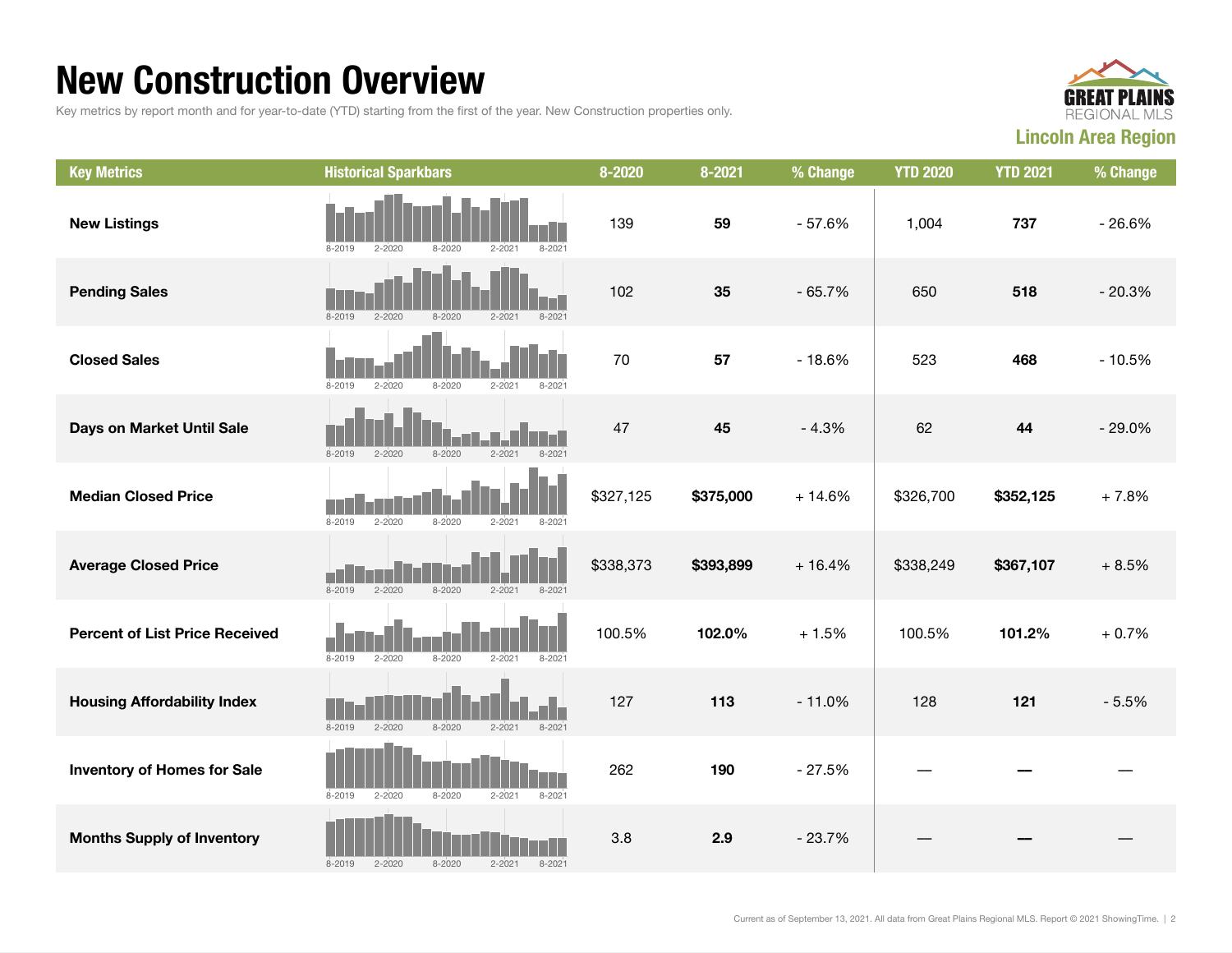## Existing Homes Overview

Key metrics by report month and for year-to-date (YTD) starting from the first of the year. Existing Homes properties only.



| <b>Key Metrics</b>                    | <b>Historical Sparkbars</b>                                                 | 8-2020    | 8-2021         | % Change | <b>YTD 2020</b> | <b>YTD 2021</b> | % Change |
|---------------------------------------|-----------------------------------------------------------------------------|-----------|----------------|----------|-----------------|-----------------|----------|
| <b>New Listings</b>                   | 8-2019<br>2-2020<br>8-2020<br>$2 - 2021$<br>$8 - 202$                       | 507       | 563            | $+11.0%$ | 3,683           | 3,826           | $+3.9%$  |
| <b>Pending Sales</b>                  | $8 - 2019$<br>$2 - 2020$<br>$8 - 2020$<br>$2 - 2021$<br>$8 - 2021$          | 445       | 476            | $+7.0%$  | 3,246           | 3,199           | $-1.4%$  |
| <b>Closed Sales</b>                   | $8 - 2019$<br>$2 - 2020$<br>8-2020<br>$2 - 2021$<br>$8 - 202$               | 458       | 476            | $+3.9%$  | 2,885           | 2,905           | $+0.7%$  |
| Days on Market Until Sale             | m a l<br>$8 - 2021$<br>$8 - 2019$<br>$2 - 2020$<br>$8 - 2020$<br>$2 - 2021$ | 12        | $\overline{7}$ | $-41.7%$ | 19              | 8               | $-57.9%$ |
| <b>Median Closed Price</b>            | $8 - 2019$<br>$2 - 2020$<br>$8 - 2020$<br>$2 - 2021$<br>$8 - 2021$          | \$215,000 | \$245,000      | $+14.0%$ | \$203,000       | \$234,817       | $+15.7%$ |
| <b>Average Closed Price</b>           | $8 - 2019$<br>$2 - 2020$<br>$8 - 2020$<br>$2 - 2021$<br>$8 - 2021$          | \$251,496 | \$285,831      | $+13.7%$ | \$231,946       | \$267,528       | $+15.3%$ |
| <b>Percent of List Price Received</b> | $2 - 2020$<br>$8 - 2019$<br>$8 - 2020$<br>$2 - 2021$<br>$8 - 2021$          | 100.9%    | 101.5%         | $+0.6%$  | 99.5%           | 102.5%          | $+3.0%$  |
| <b>Housing Affordability Index</b>    | $8 - 2019$<br>$2 - 2020$<br>$8 - 2020$<br>$2 - 2021$<br>$8 - 2021$          | 194       | 174            | $-10.3%$ | 205             | 181             | $-11.7%$ |
| <b>Inventory of Homes for Sale</b>    | $8 - 2019$<br>$2 - 2020$<br>$8 - 2020$<br>$2 - 2021$<br>$8 - 2021$          | 301       | 300            | $-0.3%$  |                 |                 |          |
| <b>Months Supply of Inventory</b>     | $8 - 2020$<br>$2 - 2021$<br>$8 - 2019$<br>$2 - 2020$<br>$8 - 2021$          | 0.8       | 0.8            | 0.0%     |                 |                 |          |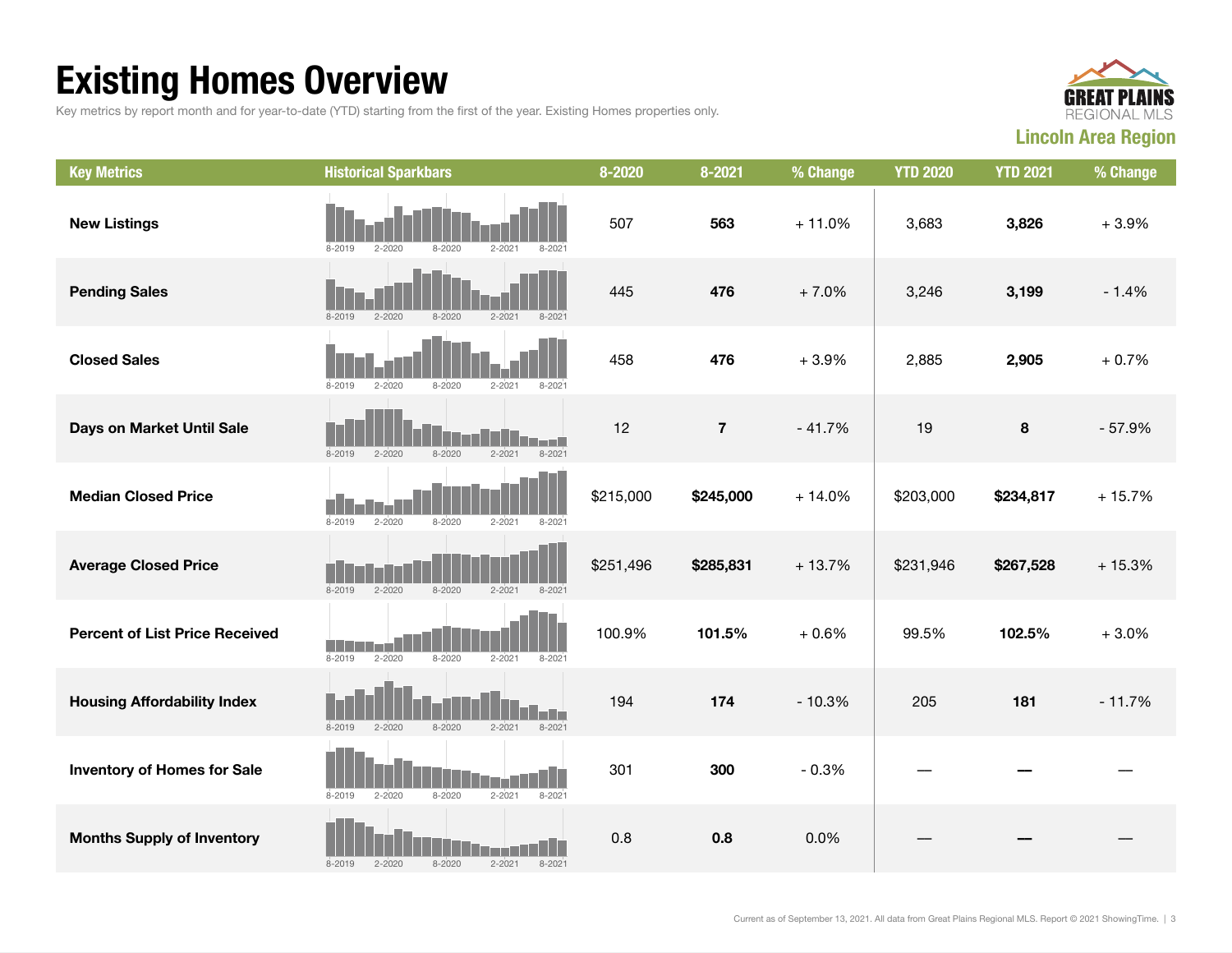## New Listings

A count of the properties that have been newly listed on the market in a given month.





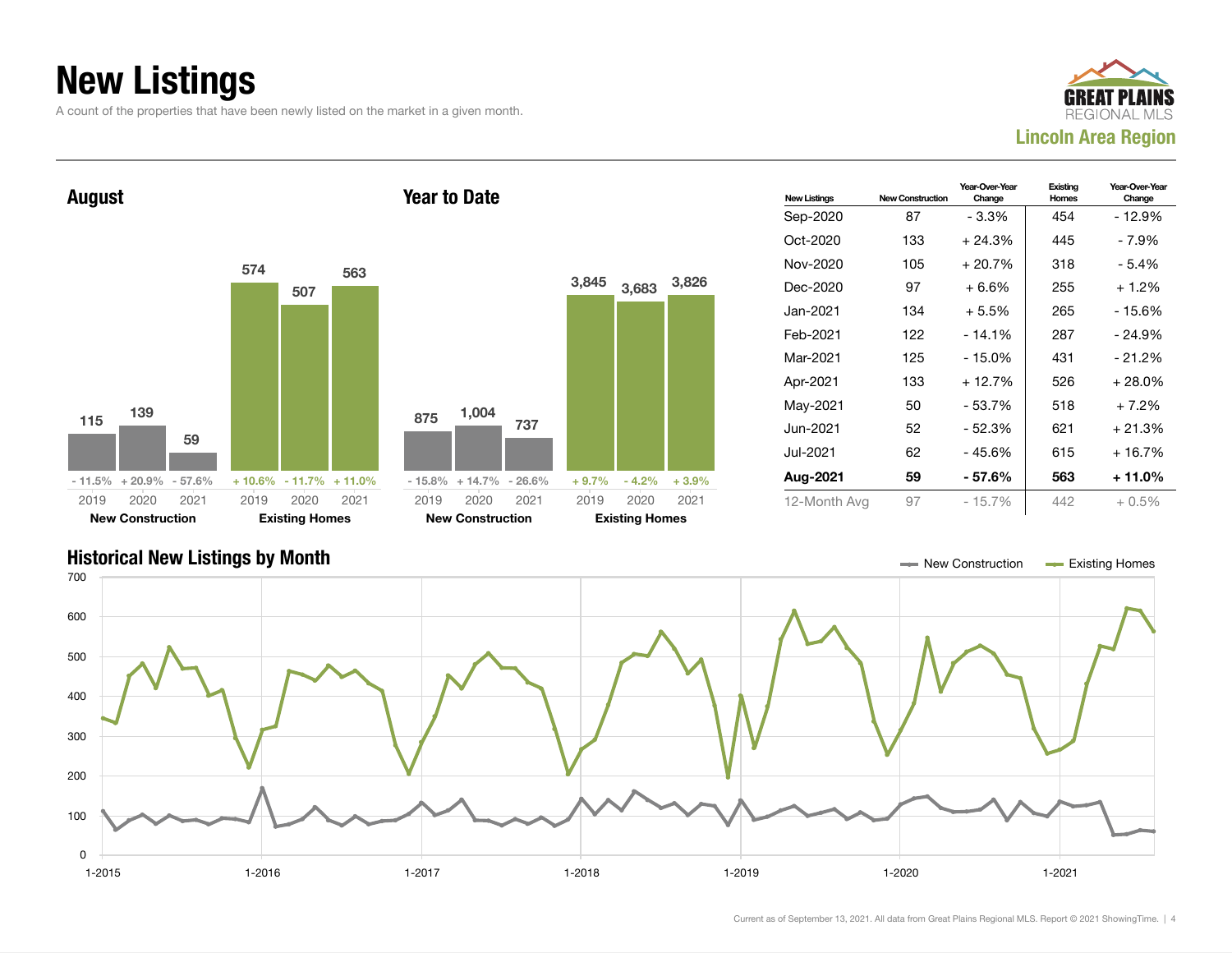### Pending Sales

A count of the properties on which offers have been accepted in a given month.





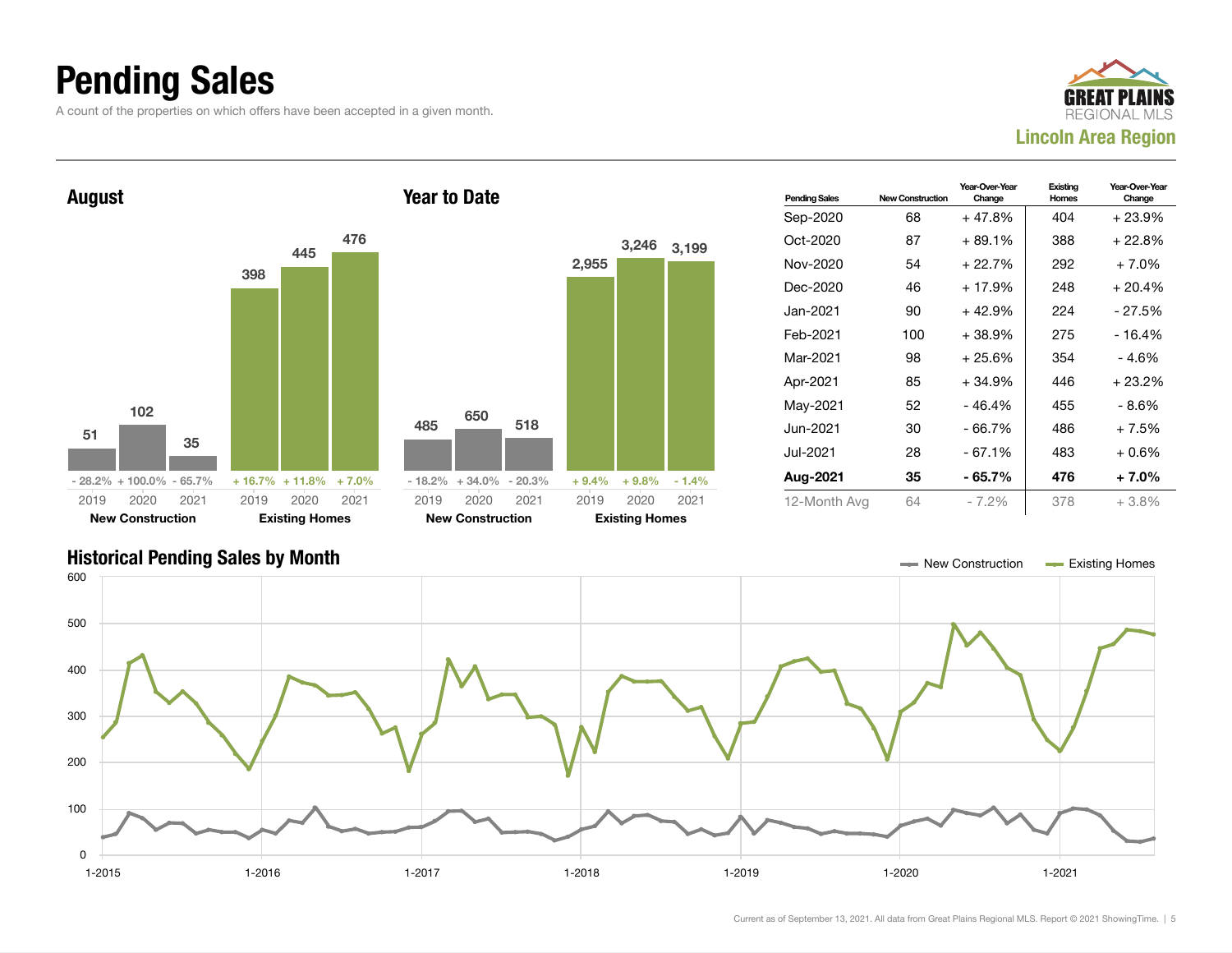#### Closed Sales

A count of the actual sales that closed in a given month.





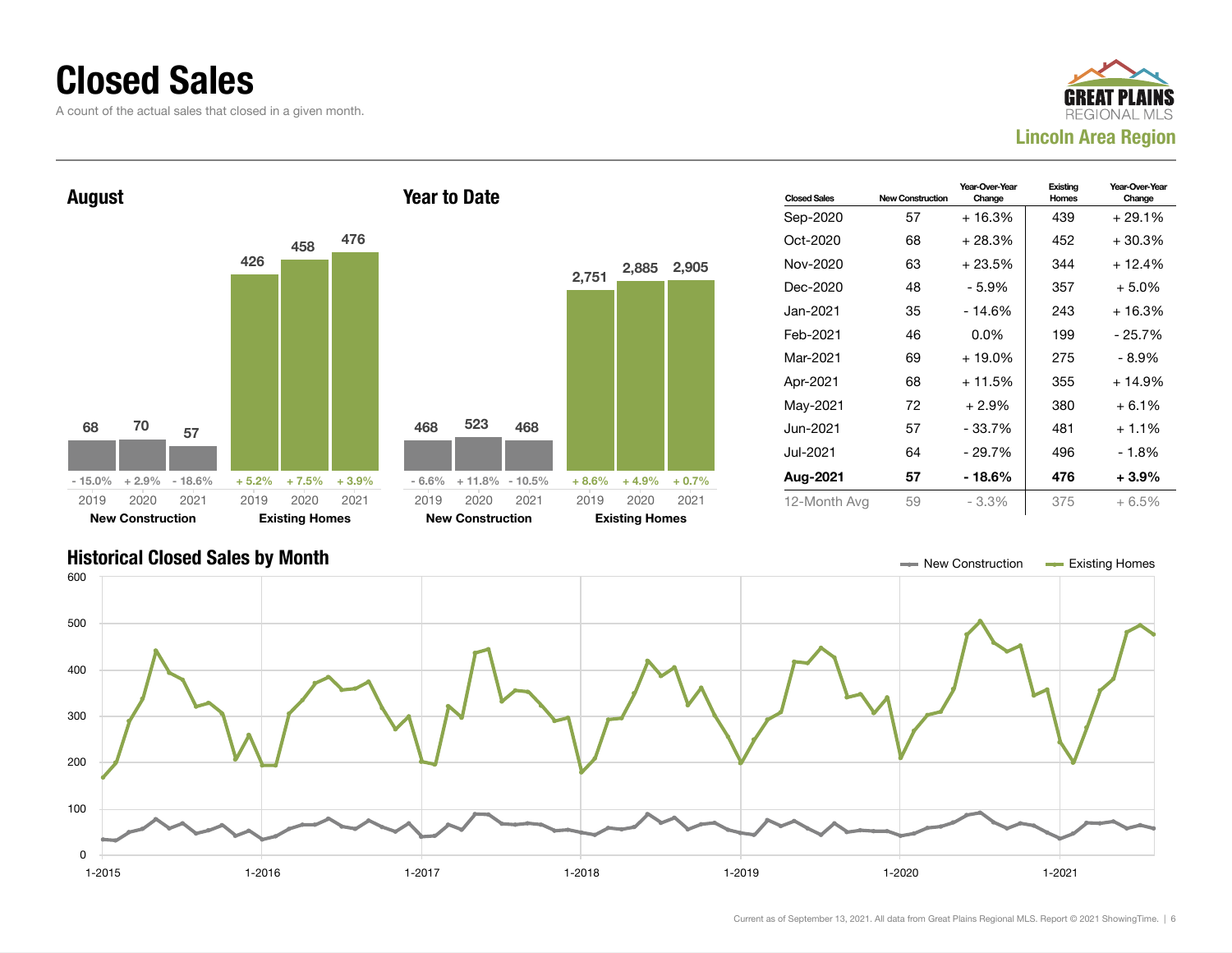#### Days on Market Until Sale

Average number of days between when a property is listed and when an offer is accepted in a given month.





#### Historical Days on Market Until Sale by Month New York New York New York New York New York New York New York New York New York New York New York New York New York New York New York New York New York New York New York New Y

| Days on Market | <b>New Construction</b> | Year-Over-Year<br>Change | Existing<br>Homes | Year-Over-Year<br>Change |
|----------------|-------------------------|--------------------------|-------------------|--------------------------|
| Sep-2020       | 35                      | $-34.0%$                 | 11                | - 35.3%                  |
| Oct-2020       | 41                      | $-34.9%$                 | 9                 | $-57.1%$                 |
| Nov-2020       | 42                      | $-46.8%$                 | 10                | $-52.4%$                 |
| Dec-2020       | 30                      | $-51.6%$                 | 13                | $-55.2%$                 |
| Jan-2021       | 42                      | $-30.0%$                 | 12                | - 58.6%                  |
| Feb-2021       | 31                      | $-56.3%$                 | 14                | - 51.7%                  |
| Mar-2021       | 46                      | $-9.8%$                  | 12                | - 58.6%                  |
| Apr-2021       | 58                      | $-26.6%$                 | 9                 | - 57.1%                  |
| May-2021       | 43                      | $-41.1%$                 | 7                 | - 50.0%                  |
| Jun-2021       | 44                      | $-26.7%$                 | 5                 | $-72.2%$                 |
| Jul-2021       | 39                      | $-31.6%$                 | 6                 | - 62.5%                  |
| Aug-2021       | 45                      | - 4.3%                   | 7                 | - 41.7%                  |
| 12-Month Avg*  | 42                      | - 32.6%                  | 9                 | $-54.4%$                 |

\* Days on Market for all properties from September 2020 through August 2021. This is not the average of the individual figures above.



8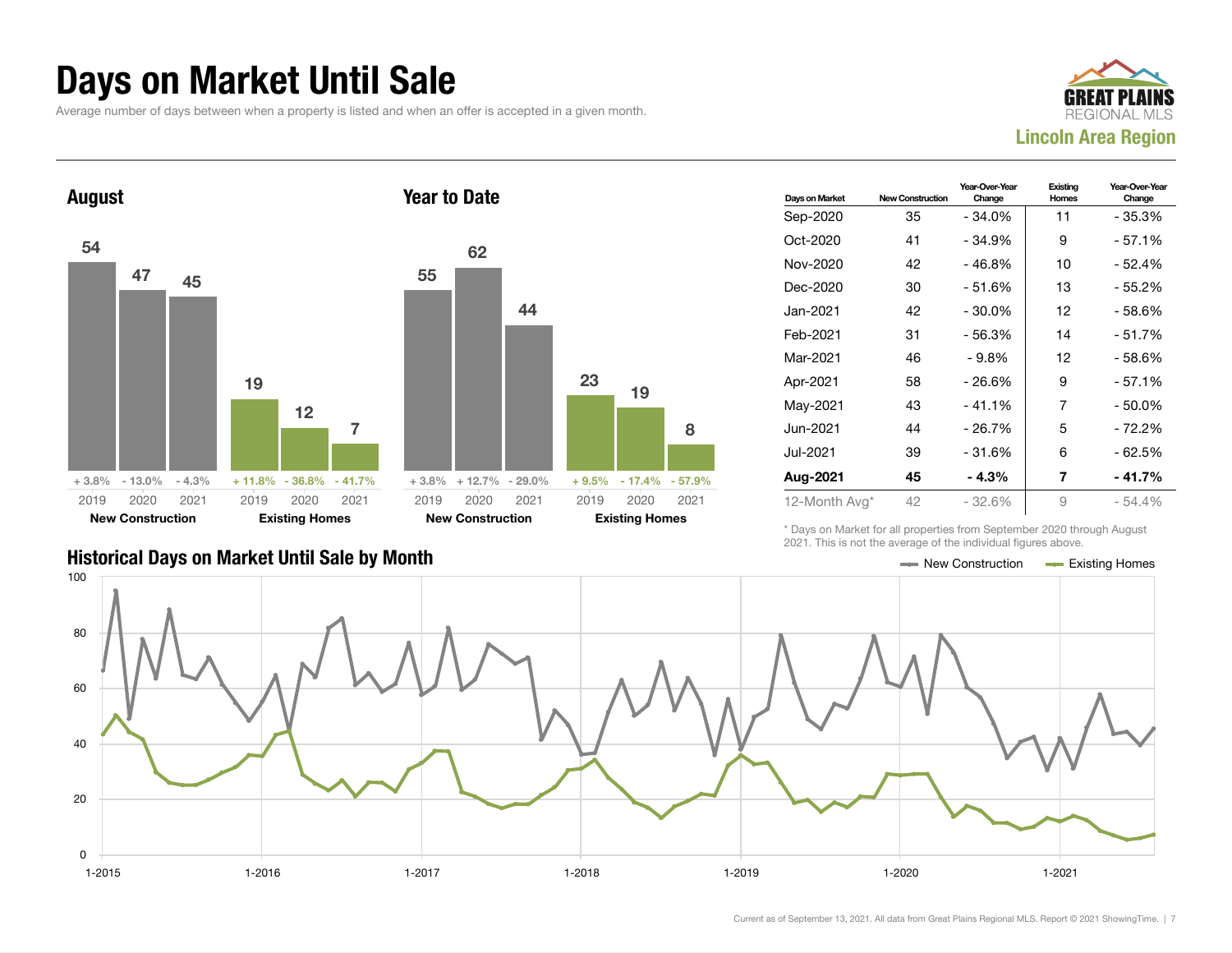### Median Closed Price

August

Point at which half of the sales sold for more and half sold for less, not accounting for seller concessions, in a given month.



Year to Date



| <b>Median Closed Price</b> | <b>New Construction</b> | Year-Over-Year<br>Change | Existing<br>Homes | Year-Over-Year<br>Change |
|----------------------------|-------------------------|--------------------------|-------------------|--------------------------|
| Sep-2020                   | \$315,000               | $0.0\%$                  | \$214,750         | $+7.5%$                  |
| Oct-2020                   | \$337,245               | $+4.8%$                  | \$215,750         | $+12.4%$                 |
| Nov-2020                   | \$360,000               | $+9.4%$                  | \$219,500         | $+20.7%$                 |
| Dec-2020                   | \$347,500               | $+12.1%$                 | \$212,000         | + 11.6%                  |
| Jan-2021.                  | \$340,382               | $+7.1%$                  | \$210,000         | + 13.5%                  |
| Feb-2021                   | \$307,016               | - 3.5%                   | \$222,000         | $+23.4%$                 |
| Mar-2021                   | \$353,307               | $+9.6%$                  | \$219,500         | + 15.6%                  |
| Apr-2021                   | \$342,311               | + 6.4%                   | \$232.000         | $+22.1\%$                |
| May-2021                   | \$389,475               | $+19.4%$                 | \$230,000         | $+9.5%$                  |
| Jun-2021 <b>.</b>          | \$369.900               | $+10.8%$                 | \$243.000         | $+17.4%$                 |
| Jul-2021.                  | \$347,669               | $+1.7%$                  | \$240.750         | $+8.2\%$                 |
| Aug-2021                   | \$375,000               | + 14.6%                  | \$245,000         | + 14.0%                  |
| 12-Month Avg*              | \$349,550               | $+7.6\%$                 | \$228,000         | $+14.0\%$                |

\* Median Closed Price for all properties from September 2020 through August 2021. This is not the average of the individual figures above.



\$234,817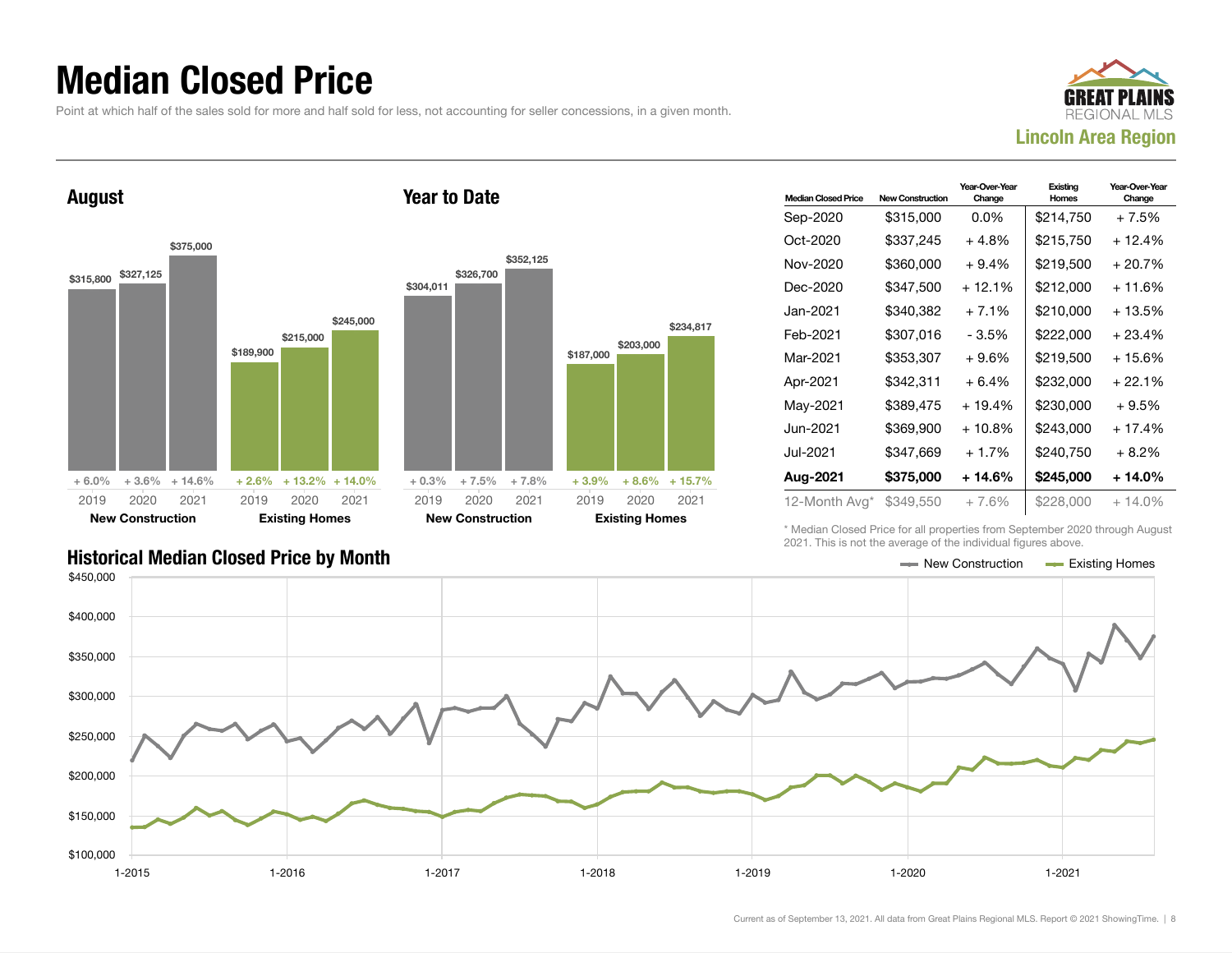#### Average Closed Price

Average sales price for all closed sales, not accounting for seller concessions, in a given month.



August





| <b>Average Closed Price</b> | <b>New Construction</b> | Year-Over-Year<br>Change | Existing<br><b>Homes</b> | Year-Over-Year<br>Change |
|-----------------------------|-------------------------|--------------------------|--------------------------|--------------------------|
| Sep-2020                    | \$330,185               | $+1.9%$                  | \$250,493                | $+8.3%$                  |
| Oct-2020                    | \$339,299               | $+0.5%$                  | \$247,860                | + 12.2%                  |
| Nov-2020                    | \$375,004               | $+12.0%$                 | \$241,377                | + 13.0%                  |
| Dec-2020                    | \$361,118               | $+13.1%$                 | \$249,549                | + 12.8%                  |
| Jan-2021                    | \$374,898               | $+16.2%$                 | \$240,872                | + 15.9%                  |
| Feb-2021                    | \$314,972               | - 3.3%                   | \$241,791                | + 11.7%                  |
| Mar-2021                    | \$365,959               | $+4.8%$                  | \$249,635                | + 15.8%                  |
| Apr-2021                    | \$369,020               | $+8.4%$                  | \$258,174                | + 16.2%                  |
| May-2021                    | \$388,527               | + 19.1%                  | \$262,225                | + 13.0%                  |
| Jun-2021                    | \$360,278               | $+4.3%$                  | \$278,194                | $+21.4%$                 |
| Jul-2021                    | \$357,646               | $+3.5%$                  | \$283,712                | + 13.1%                  |
| Aug-2021                    | \$393,899               | + 16.4%                  | \$285.831                | + 13.7%                  |
| 12-Month Avg*               | \$361,730               | $+7.8%$                  | \$260,460                | $+13.8\%$                |

\* Average Closed Price for all properties from September 2020 through August 2021. This is not the average of the individual figures above.

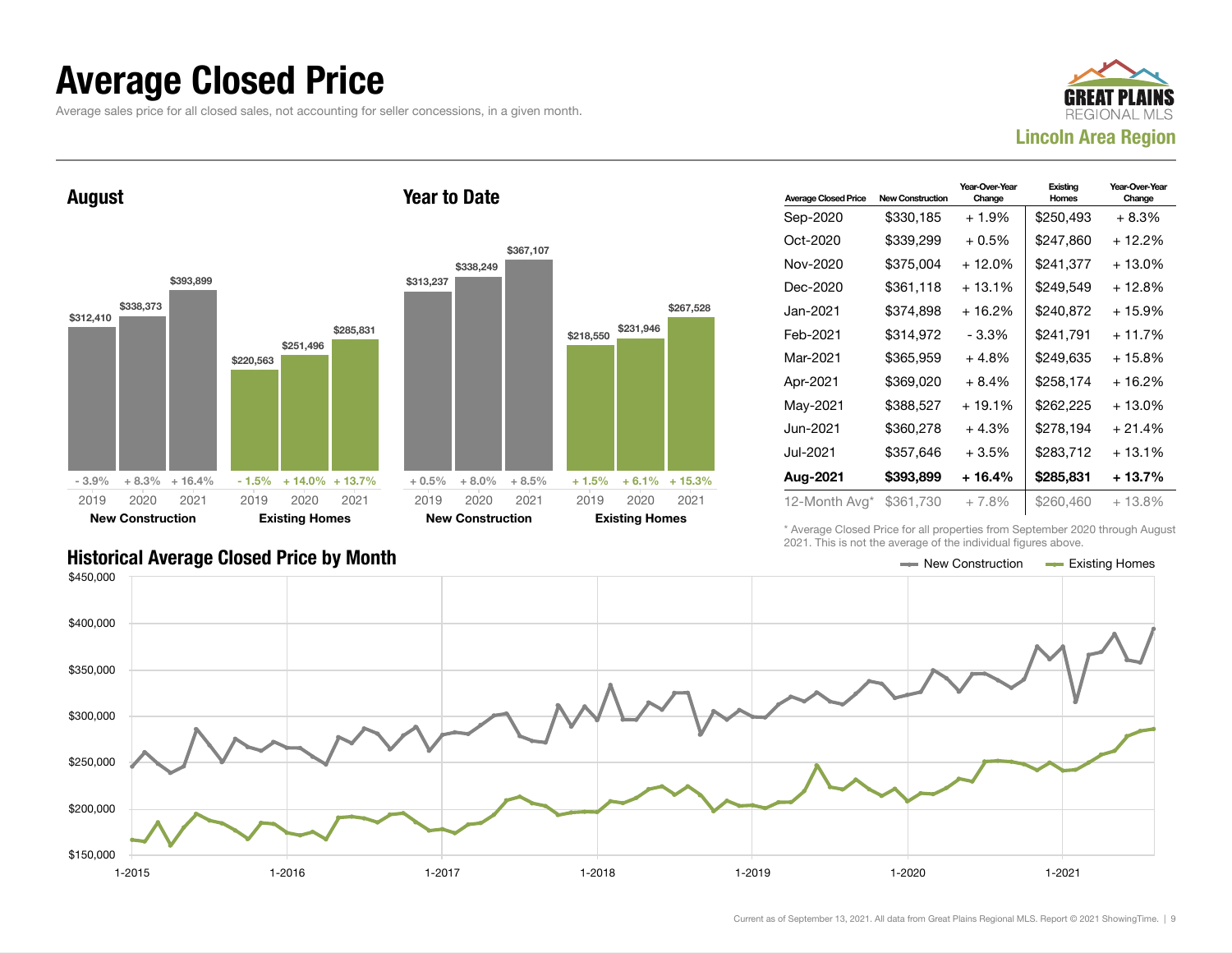### Percent of List Price Received

Percentage found when dividing a property's sales price by its most recent list price, then taking the average for all properties sold in a given month, not accounting for seller concessions.





| Pct. of List Price<br>Received | <b>New Construction</b> | Year-Over-Year<br>Change | Existing<br>Homes | Year-Over-Year<br>Change |
|--------------------------------|-------------------------|--------------------------|-------------------|--------------------------|
| Sep-2020                       | 100.5%                  | $-0.7%$                  | 100.8%            | + 2.5%                   |
| Oct-2020                       | 101.3%                  | + 0.9%                   | 100.5%            | + 2.3%                   |
| Nov-2020                       | 101.3%                  | $+0.7\%$                 | 100.2%            | + 2.3%                   |
| Dec-2020                       | 100.6%                  | $0.0\%$                  | 100.0%            | $+2.2%$                  |
| Jan-2021.                      | 100.8%                  | $+0.5\%$                 | 100.0%            | + 2.6%                   |
| Feb-2021                       | 100.9%                  | $-0.1\%$                 | 100.7%            | $+3.1%$                  |
| Mar-2021                       | 100.9%                  | - 0.6%                   | 101.9%            | $+3.0\%$                 |
| Apr-2021                       | 101.7%                  | $+0.9\%$                 | 103.0%            | + 3.7%                   |
| May-2021                       | 101.5%                  | $+1.4%$                  | 104.0%            | + 4.6%                   |
| Jun-2021                       | 100.9%                  | $+0.7\%$                 | 103.6%            | + 3.7%                   |
| Jul-2021                       | 101.0%                  | $+0.8\%$                 | 103.2%            | + 2.7%                   |
| Aug-2021                       | 102.0%                  | $+1.5%$                  | 101.5%            | + 0.6%                   |
| 12-Month Avg*                  | 101.1%                  | $+0.6\%$                 | 101.8%            | + 2.7%                   |

\* Pct. of List Price Received for all properties from September 2020 through August 2021. This is not the average of the individual figures above.



#### Historical Percent of List Price Received by Month New Construction Existing Homes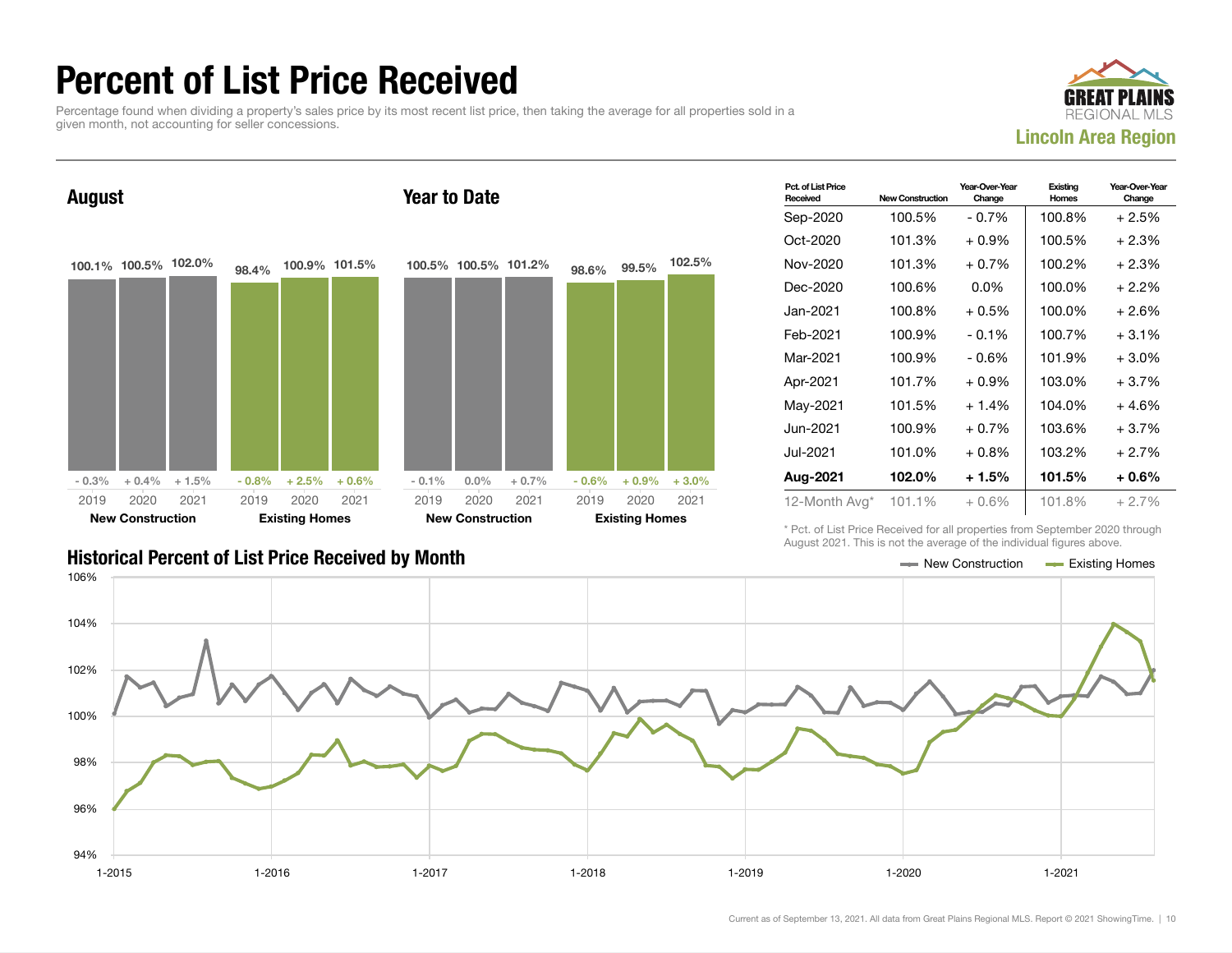## Housing Affordability Index

This index measures housing affordability for the region. For example, an index of 120 means the median household income is 120% of what is necessary to qualify for the median-priced home under prevailing interest rates. A higher number means greater affordability.



August 121 127 113 + 7.1% + 5.0% - 11.0% 201 194 174 + 11.0% - 3.5% - 10.3% 2019 New Construction 2020 2021 2019 Existing Homes 2020 2021 Year to Date 125 128 121  $+ 12.6\% + 2.4\% - 5.5\%$ 204 205 181 + 9.7% + 0.5% - 11.7% 2019 New Construction 2020 2021 2019 Existing Homes 2020 2021

| <b>Affordability Index</b> | <b>New Construction</b> | Year-Over-Year<br>Change | Existing<br>Homes | Year-Over-Year<br>Change |
|----------------------------|-------------------------|--------------------------|-------------------|--------------------------|
| Sep-2020                   | 133                     | $+9.9\%$                 | 195               | $+2.1%$                  |
| $Oct-2020$                 | 125                     | $+5.9%$                  | 195               | $-1.0%$                  |
| Nov-2020                   | 118                     | $+2.6\%$                 | 193               | - 7.2%                   |
| Dec-2020                   | 123                     | $+0.8%$                  | 202               | $+1.5%$                  |
| Jan-2021.                  | 126                     | $+2.4%$                  | 205               | - 2.8%                   |
| Feb-2021                   | 139                     | $+12.1%$                 | 193               | - 12.3%                  |
| Mar-2021                   | 118                     | $-4.1%$                  | 190               | $-9.1%$                  |
| Apr-2021                   | 122                     | $-2.4%$                  | 180               | $-15.1%$                 |
| May-2021                   | 108                     | - 12.9%                  | 183               | - 5.2%                   |
| Jun-2021.                  | 114                     | - 6.6%                   | 173               | $-12.2%$                 |
| Jul-2021.                  | 122                     | $+0.8\%$                 | 177               | - 4.8%                   |
| Aug-2021                   | 113                     | - 11.0%                  | 174               | - 10.3%                  |
| 12-Month Avg               | 122                     | $0.0\%$                  | 188               | $-6.5%$                  |

#### Historical Housing Affordability Index by Month New Construction Existing Homes

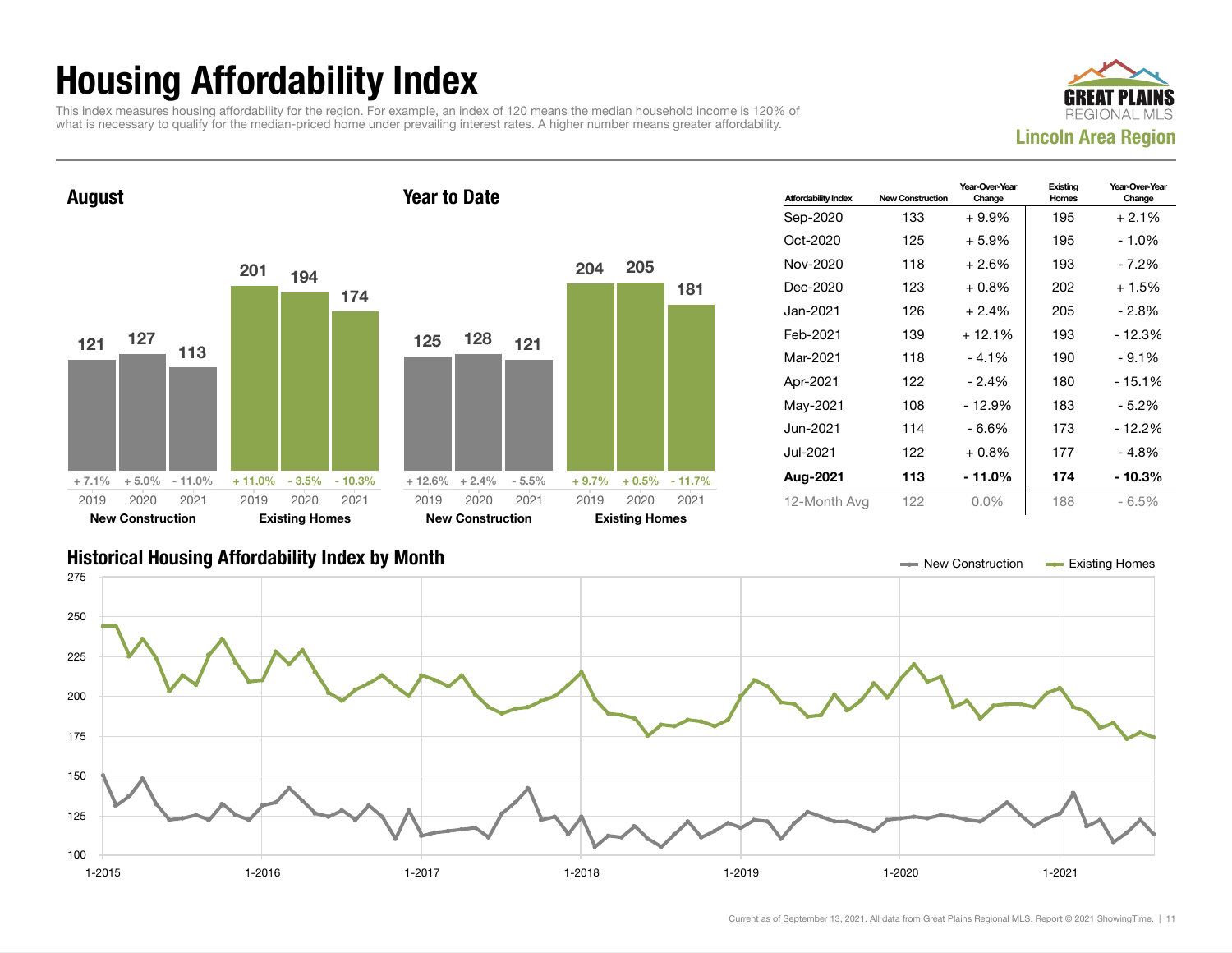### Inventory of Homes for Sale

The number of properties available for sale in active status at the end of a given month.







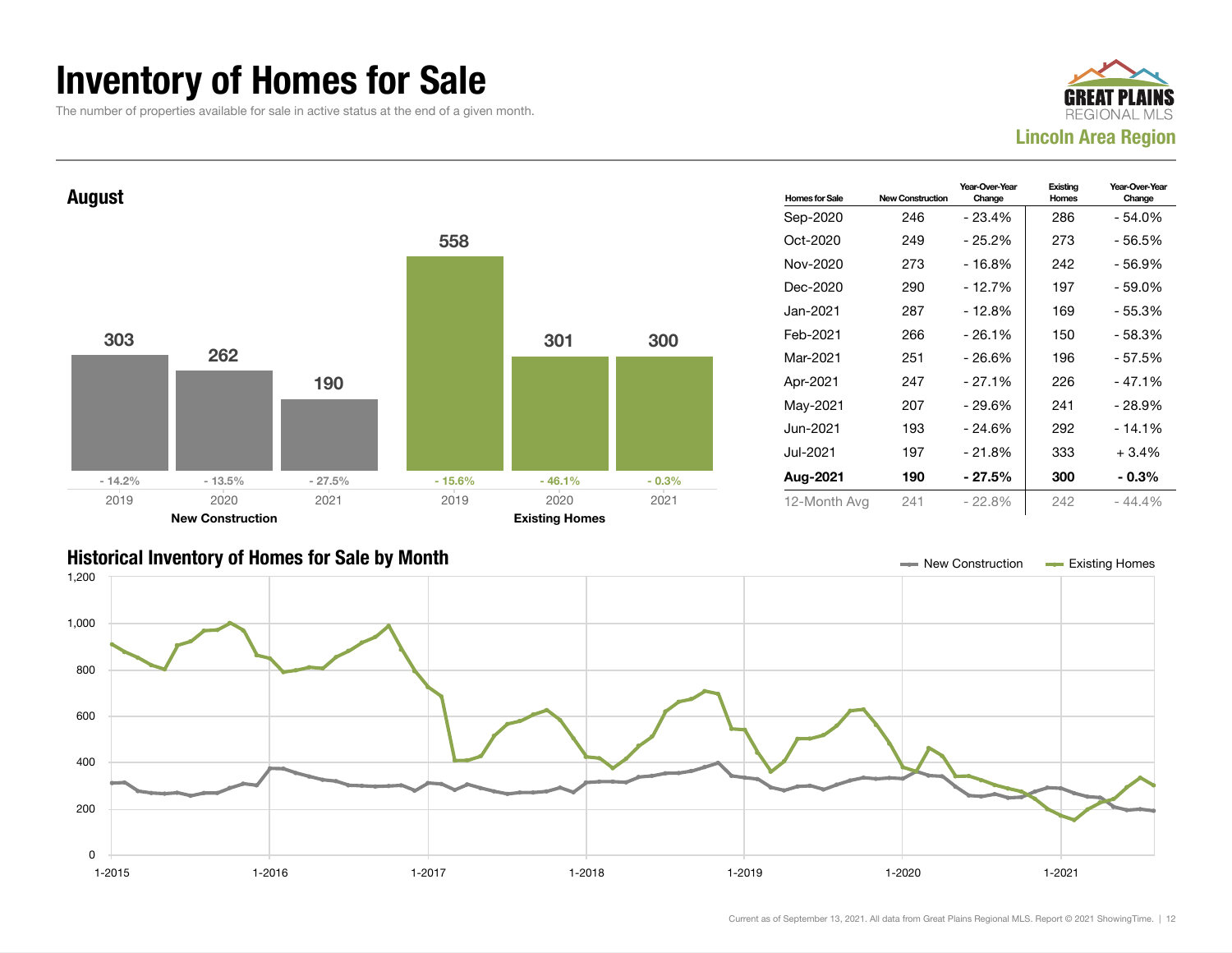## Months Supply of Inventory

The inventory of homes for sale at the end of a given month, divided by the average monthly pending sales from the last 12 months.





| <b>Months Supply</b> | <b>New Construction</b> | Year-Over-Year<br>Change | Existing<br>Homes | Year-Over-Year<br>Change |
|----------------------|-------------------------|--------------------------|-------------------|--------------------------|
| Sep-2020             | 3.5                     | $-38.6%$                 | 0.8               | $-55.6%$                 |
| $Oct-2020$           | 3.4                     | $-43.3%$                 | 0.7               | $-63.2%$                 |
| Nov-2020             | 3.6                     | $-39.0%$                 | 0.6               | - 64.7%                  |
| Dec-2020             | 3.8                     | $-36.7%$                 | 0.5               | $-64.3%$                 |
| Jan-2021.            | 3.7                     | $-40.3%$                 | 0.5               | - 54.5%                  |
| Feb-2021             | 3.3                     | - 49.2%                  | 0.4               | $-60.0\%$                |
| Mar-2021             | 3.1                     | $-49.2%$                 | 0.5               | $-61.5%$                 |
| Apr-2021             | 3.0                     | $-50.8%$                 | 0.6               | $-50.0\%$                |
| May-2021             | 2.6                     | $-48.0%$                 | 0.6               | $-40.0\%$                |
| Jun-2021 <b>.</b>    | 2.6                     | $-38.1%$                 | 0.8               | $-20.0%$                 |
| Jul-2021             | 2.8                     | $-28.2%$                 | 0.9               | $0.0\%$                  |
| Aug-2021             | 2.9                     | $-23.7%$                 | 0.8               | $0.0\%$                  |
| 12-Month Avg*        | 3.2                     | $-41.4%$                 | 0.6               | $-48.7%$                 |

\* Months Supply for all properties from September 2020 through August 2021. This is not the average of the individual figures above.